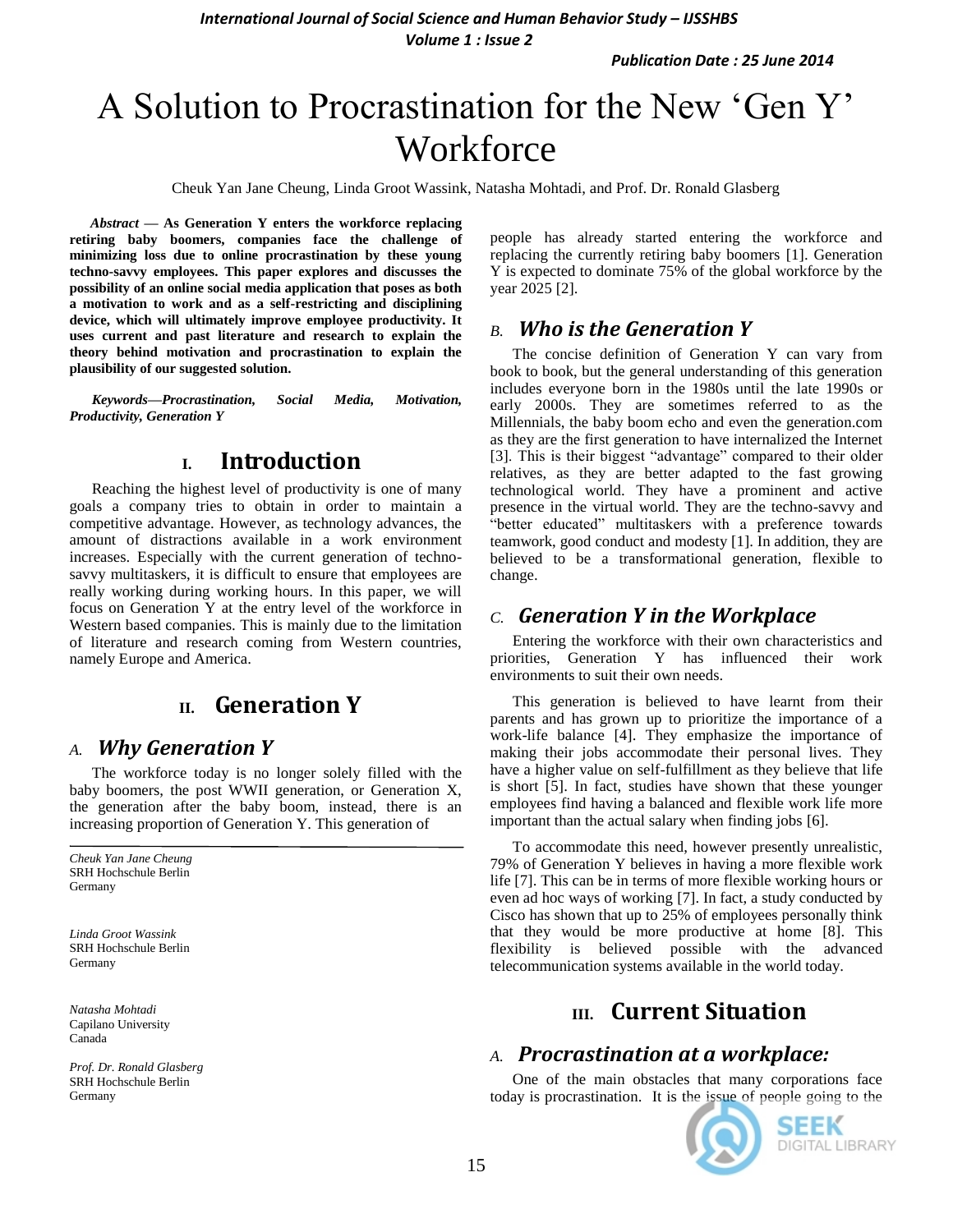workplace but not completing the tasks that should be done. According to career intelligence website Vault.com, an estimated value of US\$54 billion is lost annually due to procrastinating [9].

Amongst the different procrastination methods, unproductive Internet use is seen as the number one way to waste time at work according to a survey conducted by a subdivision platform provided by IBM[10]. An estimation of up to US\$1 billion is lost annually solely by employees surfing the web [11]. In a study done on Accident Advice Helpline (AAH) in the UK, the restriction of Internet access has managed to increase productivity by 50% [12]. This illustrates the growing and prominently pressing issue of Internet procrastination and its impact on today"s workforce. However, unlike the AAH study, many, if not most, of today"s jobs all have the need for Internet usage, where control or banning of the Internet use is increasingly difficult.

# *B. The problematic Internet use amongst Generation Y*

It is suggested that procrastination is an increasingly problematic issue especially with Generation Y. Generation Y, having internalized Internet, having grown up along side technology, is the most online generation yet. Research by Cisco found that one in ten Gen Y members always have Facebook up, whilst 60% of Gen Y compulsively checks their smart phones for emails, texts or social media updates [8]. In fact, studies have shown that the more comfortable or familiar you are with the Internet, the more time you spend on it [13].

Amongst the different kinds of problematic Internet use, the most prominent amongst Generation Y would be the use of social media to pass time. Blogging, tweeting or even just browsing through social media websites is become one of the most regular activities. In a study of 18 year old students, 67% access Facebook through their mobile phones and 59% of students would be accessing it during class [14]. This reinforces the idea of constantly being on social media even when they supposedly are not meant to.

Since the Generation Y has entered the workforce, there has been a 70% increase of mobile traffic in 2012 mainly due to the mobile social media apps [8]. According to Palo Alto Networks, social media use on work computers jumped 300% in a single year [15].

Social media is a major factor for the Generation Y workforce. Studies have shown that 64% ask about social media during an interview and up to a third of Generation Y would also prioritize social media freedom, device flexibility and work mobility over salary [15]. This shows the importance of being able to use social media at work. It is even shown in Cisco"s survey that up to 56% of Generation Y would even reject jobs in companies who have a permanent ban on social media.

With this attachment to social media, where in some studies was even described as an addiction to social media [16], and the unwillingness to compromise the availability to social media at a workplace, it is hard to imagine a truly effective and productive Generation Y workforce with such distractions available

# *C. What companies are doing now*

The most common company practice used in hope to control or minimize the abuse of Internet is Internet monitoring. This refers to having supervision or monitoring of Internet usage, usually inclusive of email screening. GFI's research showed that up to 66% of companies use Internet monitoring [11].

Internet monitoring is usually coupled with Internet blocking as well, which, according to GFI, 65% of companies use [11]. In the past, this may have consisted of complete blocking of Internet access, but as today"s world is closely linked with the virtual online world, Internet blocking now refers more to the blocking of inappropriate sites.

However, alongside these existing practices, a few newer and innovative practices such as maintaining smaller goals and increasing goal alarm frequency have been introduced. Having understood Generation Y"s tendency to procrastinate on big projects, studies have shown that small goals with tight deadlines are more effective for maintaining productivity [17]. Another study also showed that the use of alarms for reminders of goals increases the amount of goals achieved as well as decreasing the level of procrastination [18].

# **IV. Our innovative solution**

Having understood the current situation, the characteristics of Generation Y and their working habits, in the following section we will describe and explain our solution to this probing procrastination problem.

We suggest an application that would be on social media or social networking sites. This application would provide users to begin a time-specific work session, where during this period, all social media will be blocked along with other entertainment sites, e.g. YouTube, Reddit, Tumblr, etc. All access to possible online procrastination channels will be restricted, therefore ideally resulting in accomplishing more tasks. During this period, Facebook, Twitter or other social media pages will present a "working session" status, allowing friends and colleagues to see that he/she is "working". This will be prominently stated on the profile so that browsing friends will be able to know exactly who is currently in a working session, causing a "peer pressure" effect. This will create the feeling of needing to work because your friends and colleagues around you are currently working. Ultimately, it may become a type of work culture to see and know that your colleagues are working, therefore so should you.

This suggestion of an application as a procrastination solution is based of three main factors: working in time periods, Internet restriction and motivation. These factors are the reasons on why we believe this solution would work. Below, we will discuss the relevance and the workings of each of these factors and how it relates to our suggested solution.

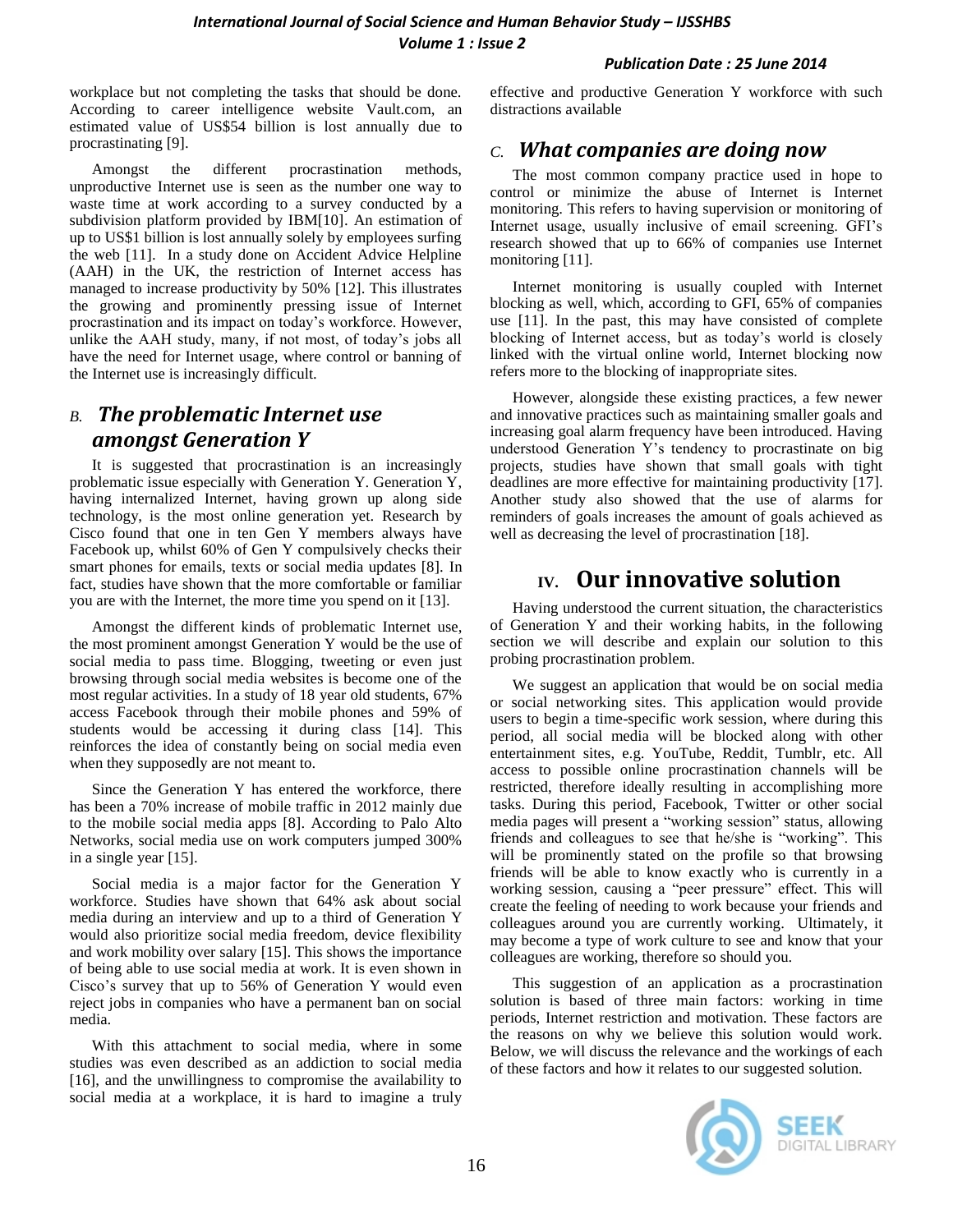# *A. Working in time periods*

This generation likes the freedom of being able to control their schedules, adding to the ad hoc or flexibility characteristic of their work style. By allowing them to control their own work cycles, it would give the employee a strong impression of control and flexibility, therefore more likely to create a more satisfied employee.

Schwarz has shown that in the aviation industry, taking short breaks between longer working hours showed a 16% improvement in awareness and focus [19]. In fact, a recent study by Ariga and Lleras showed that brief diversions from the task every once in a while will in fact dramatically improve their focus and performance on the original given task [20]. These studies help suggest that by working in cycles of work and breaks can actually be more productive for the individual.

Generation Y is also a generation that believes in the maximization of time. They believe that every minute can be more efficiently used when doing a spectrum of things all at once. They have adapted to be able to answer phones, whilst chatting online, whilst browsing the Internet, all whilst actually also attempting to work on the current project [21]. The question raised, however, is how productive this conduct actually is.

Studies have shown that instead of getting more tasks completed at a higher quality, multitasking results in the opposite effect. Research by Stanford researcher, Clifford Nass, has shown that multitasking actually results in performing worse in filtering information, task switching and maintaining work memory [22]. Instead, the only positive outcome of multitasking is having a higher emotional satisfaction [23]. In a recent study, it was even suggested that multitaskers multitask not only because it makes them more satisfied, but also because they are unable to not be distracted by the simplest of things [24].

So our solution to this would be working in cycles, similar to professional violinists. Violinists practice 90 minutes then having a 15-20 minute break before continuing to practice another session of 90 minutes. However, since the "work" of a violinist is very different from those who "work" in an office, this session may vary according to each company"s need. This may range from 40-minute sessions up to an hour. The break period can be seen as a reward or an incentive to work towards.

This work cycle of work and break periods is also said to line up with our energy cycles similar to ultradium rhythms [25]. This is believed to keep up focus and energy levels throughout the workday. This idea of a work cycle is also described in the "pomodoro technique", a time management method introduced in the late 1980s. This technique was created by Francesco Cirillo and is based on the idea of having 25-minute work sessions and then a break [26].

# *B. Internet Restriction*

Similar to how multitasking occurs due to the availability of distractions, procrastination is also said to occur due to the availability to the medium of procrastination [17]. This means, that people procrastinate because they have access to mediums in which they can procrastinate on. At the common office, research show that 30 to 40% of Internet usage is often unrelated to the business [11]. To solve this, the current method of Internet restriction provides exactly the results sought after. However, although productive, it has also limited access to potentially necessary content. For example, social media is now a large part of online marketing, if it was to be completely restricted from the office, it would create obstacles to the marketing department.

Knowing that up to 68% [8] of Generation Y believes that work computers should also be allowed for social media use and that social media usage on work computers has increased by three times as much in just one year [15], a limitation to the access of social media would seem logical. However, coupled with the understanding that the majority of Generation Y would decline a job offer due to a social media ban, or that social media access would be discussed during a job interview, it is hard to completely prohibit it without compromising potential employees. In fact, a study at Harvard Business School suggested that social media should not be completely prohibited at work, but instead be limited to a certain amount of time to keep employees both motivated and content [10]. Therefore, in our solution, we suggest that with each work session, there will be a restriction of Internet usage to all social media and other procrastination sites, but only for this time period. This will create the same effect of the ban during working periods, whilst satisfying Generation Y"s wants and needs.

# *C. Sources of Motivation*

To achieve a goal in sports, motivation is one of the most important factors [27]. This is the same for achieving work goals. Motivation, as defined in the Oxford dictionary, is "a reason or reasons for acting or behaving in a particular way". There are three sources of motivation: extrinsic-, intrinsic-, and a-motivation. In our case, we will mainly focus on the first two sources.

At first glance, our promoted solution may sound like a source of purely extrinsic motivation. Extrinsic motivation refers to an external source of motivation, often regarding a reward or obtaining a certain outcome [27]. In our case, the extrinsic motivation could stem from two places. The first form of extrinsic motivation begins with becoming aware that those around the user are all participating in work sessions and therefore motivates him/her as they are likely to not want to be the only non-worker or lazy one.

Understanding that supportive peer culture of procrastination at the office can result in promoting internet abuse during office hours [28], we believe that the opposite effect of being productive and working can result in the same method as well. Peer pressure influences the motivation of participants in several ways, including collaborative and competitive behaviour and through their social relationships [29]. Therefore, this form of peer pressure can be seen as an extrinsic motivation to start a work session. Using social networking sites as a medium for this is plausible as they are



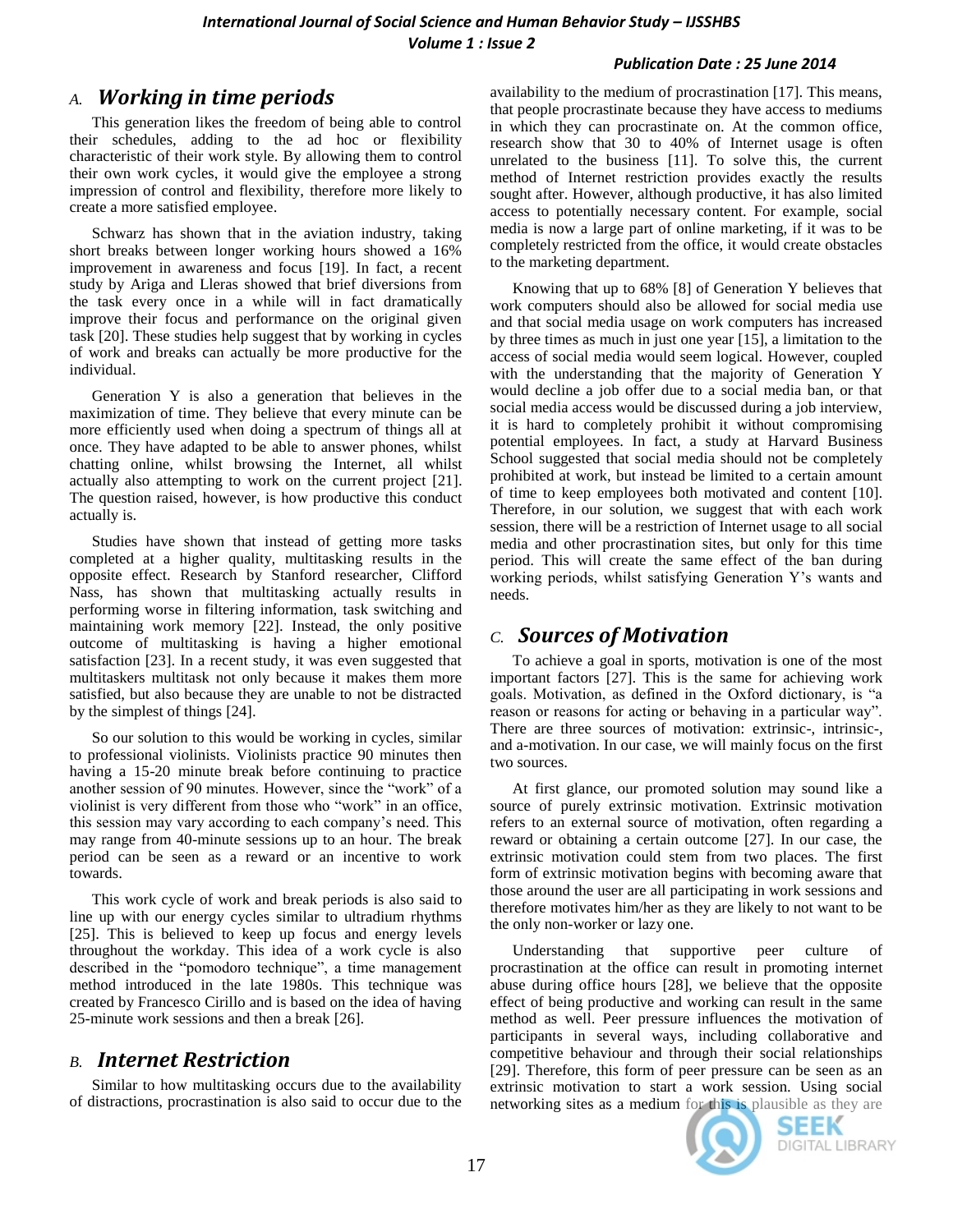no longer just for personal use, but often used for professional networking as well. On average, an employee adds 16 friends per job [15], suggesting that our use of social media to create office-based motivation is highly plausible.

Once a work session has begun, the next form of extrinsic motivation comes from the reward of having access to social media during the break at the end of the work session. It gives the user something to look forward to.

However, according to Kjerufl, extrinsic motivation is not enough. After reaching the goal, the participant often does not gain knowledge and the focus was only on the reward [30]. This is echoed in B"Enabou and Tirole"s research showing that "rewards, as an extrinsic motivation, have limited impact on the current performance and reduce the motivation to undertake similar tasks in the future"[31]. Instead, intrinsic motivation is believed to be a better alternative.

Intrinsic motivation comes from an internal source, driven by satisfaction and interest [27]. It is proven that people, who are dealing with intrinsic motivation, reach their goal easier and quicker than those who are aiming solely for the reward [32]. This is where the characteristic of Generation Y integrates into our theory. Generation Y is described to have the tendency to "job hop", meaning to stay at one job or another for no longer than 1 to 2 years. It has been suggested that this is due to their need for growth and that many members of this generation usually lack the incentive to stay due to the lack of career path visible to them [33]. Knowing that they have their ultimate intrinsic aspirations to strive in their work environments, the only issue left to attend to is joining this with an intrinsic motivation to simply start work in a work environment.

We believe that our solution may start off as an external push to start work; however the ultimate goal of this application is not to provide a method of competition between colleagues on who works the most, but a tool in which the users can push and discipline themselves into becoming more efficient and motivated workers. This is best illustrated with the example of spinning in a gym. Spinning in a group provides extrinsic motivation, because you want to reach the goal of keeping up and not giving up before other participants. The reward is the feeling of doing as good as the others. The intrinsic part of spinning includes two elements. First, the level of gravity of the bicycle can only be seen by you. You can never directly compare with the other participants as you do not know who is on which level. This relates to our solution, you can see friends and colleagues working but you can"t compare on how much work you really have done. The second element of the intrinsic part is self motivation. As only you know how hard you are pushing yourself with the level of gravity, if you cheat, you are only lying to yourself. In order to overcome this, intrinsic motivation comes from preparation and self training. A good preparation will result in better training. For example, the right equipment such as a heart-rate monitor or dryfit clothing will aid to improving your results during spinning. A better result will create satisfaction and higher motivation for next time as you can see the improvement. This relates to our solution, where you will motivate yourself by seeing the improvements in your work

and the amount you have achieved, whilst also being motivated to want to be better.

Though the application has its extrinsic motivational functions through peer pressure and awards, the core function of this tool is to reach self-disciplining long-term goals. Users will internalize what the application forces them to do and learn not to submit to the social media temptation. Procrastination is not a long-term problem, but something we can overcome with the help of age and time. Studies have shown that people will adapt, losing the need to procrastinate with the Internet [34]. Therefore, the older people become, the less likely people are to still have problematic Internet use [35]. Long-term goals of overcoming distractions can be achieved with these work sessions until ultimately the system may not be needed for the particular user anymore. This would also correspond with their career path as it is expected to have more responsibility and workload as the employee climbs higher. With more work, comes less time and the need to be able to manage their time will be vital.

# **V. Conclusion**

In this paper, we have identified the problem of procrastination and problematic internet usage in companies and then suggested and discussed the possible promotion of an Internet restriction application, which works as both an intrinsic and extrinsic motivator for the increasing amount of Generation Y in the workforce. We have discussed how this application also works as a method in which the user will learn to adapt and stop procrastinating, ultimately working towards being able to work even with distractions available to them. We have used previous literature to help provide insight of the plausibility of this application"s functions and the possible improvement to the effectiveness and efficiency of the workforce, ultimately aiming for higher productivity.

This paper has been mainly based on Generation Y entering the labour force at entry-level, targeting slightly more task based jobs than managerial jobs. A limitation to the study would include the referencing of mainly American and European literature, limiting the plausibility of our theory to American and European companies. Though we do not exclude the possibility of our suggestion for an Asian based company, due to the lack of access to related literature, it is outside our abilities to suggest it.

Further development to this paper should be in the direction of implementing this application on a sample to test the theory. A further study to understand the optimal working session time and the necessary websites that should be restricted should also be done to improve and complete on our suggested solution.

### *Acknowledgment*

We'd like to express our gratitute to our supervisor, Prof. Dr. Glasberg, for his guidance throughout the development of the paper, as well as thanking our univeristy, SRH Hochschule Berlin, for providing us with the opportunity and academnic facilities to complete this project.